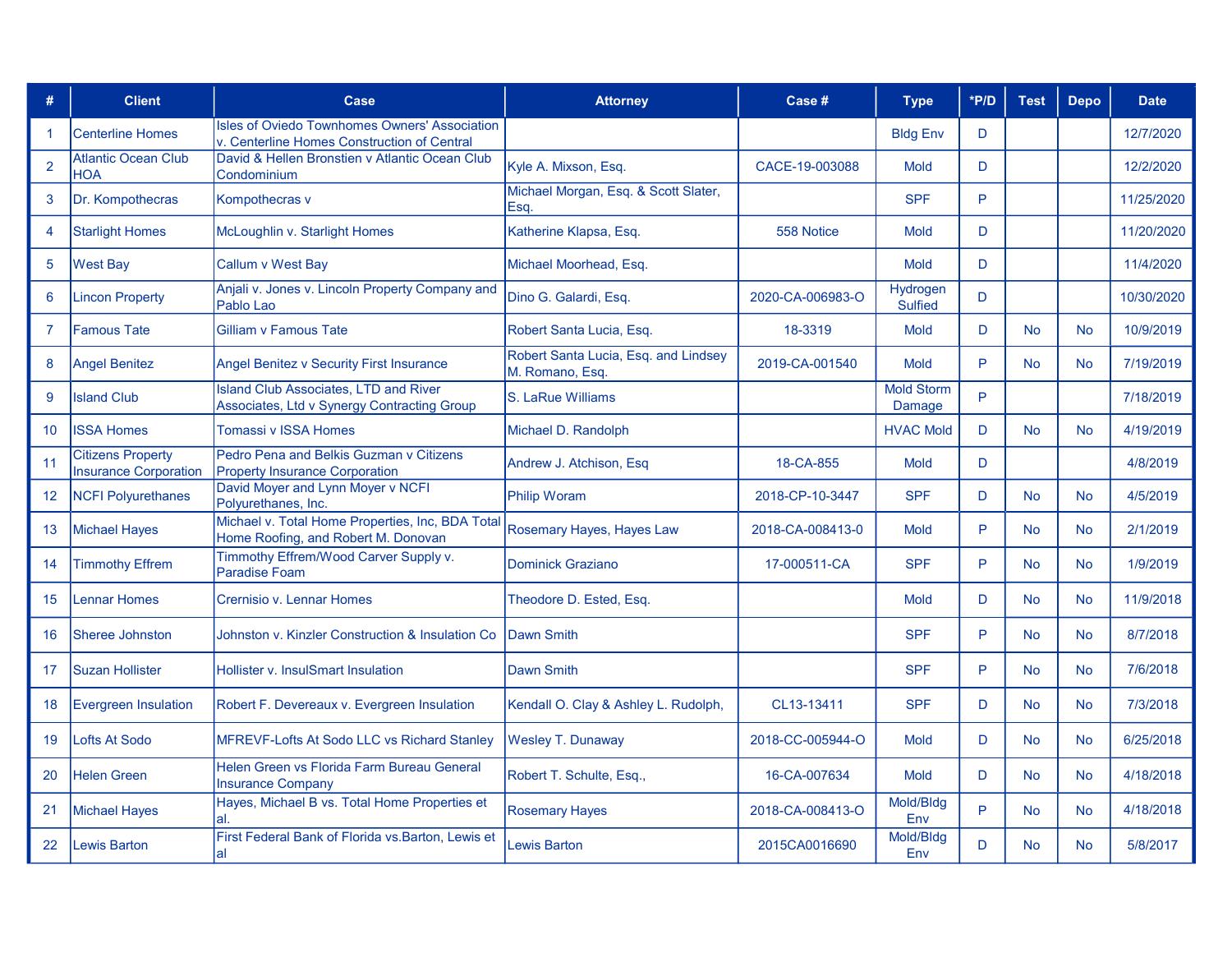| 23 | <b>Halkis</b>                             | James Halkis v. Lumber Ligudators                                                           | Sylvia Grunor, Esq.                                                | 2016 CC-00-2020                    | CHO <sub>2</sub> | P | <b>No</b> | <b>No</b>  | 3/9/2016   |
|----|-------------------------------------------|---------------------------------------------------------------------------------------------|--------------------------------------------------------------------|------------------------------------|------------------|---|-----------|------------|------------|
| 24 | Keven & Celeste Jones                     | Keven and Celeste Jones v. Danny Mayer and<br>Clean Home Inc., d/b/a Clean Home & Air       | Steven J. Kirschner, P.A.                                          | 2011-1677-CA-G                     | <b>Chemical</b>  | P | <b>No</b> | <b>Yes</b> | 8/22/2015  |
| 25 | <b>Poonam Mehta</b>                       | Parthiban Swamimuthu, Poonam Mehta, v Azim<br>Visram                                        | <b>Jerald Stubbs Attorney</b>                                      | 015-SC-018999                      | <b>Mold</b>      | D | <b>No</b> | <b>No</b>  | 6/20/2015  |
| 26 | Demilec (USA) LLC                         | McCormick v. Demilec (USA) LLC                                                              | Seth J. Feintuch, Lydecker, Diaz<br><b>Attorneys</b>               | $2014 - CA - 002043$               | <b>SPF</b>       | D | <b>No</b> | <b>No</b>  | 5/20/2015  |
| 27 | <b>Greg Williams</b>                      | Richard G. Williams a/k/a Greg Williams v. First<br><b>Call Restoration, LL</b>             | Ladd Fassett Luks, Santaniello, Petrillo<br>& Jones                | 2013-CA-001427                     | <b>SPF</b>       | D | <b>No</b> | <b>Yes</b> | 5/18/2015  |
| 28 | Andre                                     | <b>Andre vs. Meritage Homes</b>                                                             | Griffith J. Winthrop, III, Alvarez,<br>Winthrop, Thompson & Storey | 2014-CA-009213-O                   | Mold/Bldg<br>Env | P | <b>No</b> | Yes        | 5/6/2015   |
| 29 | Del-Air                                   | Mears v Del-Air Heating and Air                                                             | F. Dean Hewitt, Rissman, Barrett, Hurt,<br>Donahue & McLain, P.A.  | 2013-CA-010569                     | <b>IAQ</b>       | D | <b>No</b> | <b>No</b>  | 4/28/2015  |
| 30 | Frank Tilli,                              | Frank Tilli, et al v. Robert LaMountain, et al                                              | Thomas E. Day Attorney                                             | HDCV2012-00162                     | <b>SPF</b>       | P | <b>No</b> | <b>No</b>  | 3/24/2015  |
| 31 | <b>Insulation of Mid-</b><br>Florida      | Gibson v. Insulation of Mid-Florida, LLC                                                    | Larry E Metz, Metz Law Firm, PA                                    | 2014-CA-000584-10-K                | <b>SPF</b>       | D | No        | No         | 3/20/2015  |
| 32 | Tania Torruella                           | Tania Torruella v. Homeowners Choice Property<br>& Casualty Ins.                            | Gary Joseph Spahn, Quintairos, Prieto,<br>Wood & Boyer, P.A.       | 482014CA012206A00<br>10X           | Mold/Bldg<br>Env | P | <b>No</b> | <b>No</b>  | 2/24/2015  |
| 33 | <b>Manon</b>                              | Manon v. Shoren (A Advanced), Rick Edgren<br>(Certified Mold Solutions                      | Rosemary Hayes, Hayes Law                                          | 482014CA007249A00<br>10X           | <b>Mold</b>      | P | <b>No</b> | <b>No</b>  | 9/14/2014  |
| 34 | Snyderman                                 | Snyderman v. Robert Jordan Builder, Inc                                                     | Charlotte E. Glinka, Esq. Keches Law<br>Group, P.C.                | Superior Ct, CA No.<br>12-01093A   | <b>SPF</b>       | P | <b>No</b> | <b>No</b>  | 8/8/2014   |
| 35 | Kathy & Kevin Yetman                      | Yetman v. Kevin Sealund, Trustee of North<br>triangle realty trust, and Sealund Corporation | Law Offices of Donald P Nagle. Don<br><b>Nagle</b>                 | Superior Ct, CA No.<br>CA 14 0840A | <b>SPF</b>       | P | <b>No</b> | <b>No</b>  | 7/31/2014  |
| 36 | Doug Dickeson                             | Dickeson v Demilec (USA) LLC                                                                | Lydecker, Diaz Attorneys                                           |                                    | <b>SPF</b>       | D | <b>No</b> | <b>No</b>  | 6/23/2014  |
| 37 | <b>Pulte Homes</b>                        | Wolf Creek Condo Assoc. v. Pulte Homes                                                      | Theodore D. Ested, Esq.                                            |                                    | Mold/Bldg<br>Env | D | <b>No</b> | <b>No</b>  | 5/2/2014   |
| 38 | <b>Wells Fargo</b>                        | Rock v. Wells Fargo Bank trustee for Carrington<br>Mortgage Loan                            | Kevin Hudspeth Ralph Wutscher<br>McGinnis Wutscher Beiramee        | 05-2012-CA-44634                   | Mold/ IAQ        | D | <b>No</b> | Yes        | 3/12/2014  |
| 39 | <b>Florida Oncology</b><br><b>Network</b> | Florida Oncology Network v. Adventist Health<br>d/b/a Florida Hospital                      | Matthew J. Pearce Stovash, Case &<br>Tingley, P.A.                 | <b>OC Complaint</b>                | <b>Mold</b>      | D | <b>No</b> | <b>No</b>  | 3/6/2014   |
| 40 | Demilec (USA) LLC                         | Powell v. ABR GREEN DAY, LLC, d/b/a § Smart<br>Seal Foam Insulation, Demilec (USA) LLC      | Neal D. Moore Stephen A. Kahn<br>Ferguson, Frost & Dodson          | CV-2012-902854.00                  | <b>SPF</b>       | D | <b>No</b> | <b>No</b>  | 2/7/2014   |
| 41 | Demilec (USA) LLC                         | Schraeder v. Demilec (USA) LLC                                                              | Alan Feldman and Michael Longo,<br>Lydecker Diaz                   | 2:2012cv06074, 1427-<br>14         | <b>SPF</b>       | D | <b>No</b> | <b>No</b>  | 1/3/2014   |
| 42 | Demilec (USA) LLC                         | Johnson v. Demilec (USA) LLC                                                                | William R. (Butch) Korb, Bourland,<br>Wall & Wenzel, P.C.          | C201400080                         | <b>SPF</b>       | D | <b>No</b> | <b>No</b>  | 12/19/2013 |
| 43 | Demilec (USA) LLC                         | Lucille Renzi v Masco, Builder Services, Demilec<br>(USA) LLC                               | Alan Feldman, Lydecker Diaz                                        | 12-80516-CIV-MARRA                 | <b>SPF</b>       | D | <b>No</b> | <b>No</b>  | 12/9/2013  |
| 44 | Demilec (USA) LLC                         | Renzi v. Demilec (USA) LLC                                                                  | Lydecker, Diaz Attorneys                                           | 12-80516-CIV-Marra                 | <b>SPF</b>       | D | <b>No</b> | <b>No</b>  | 12/9/2013  |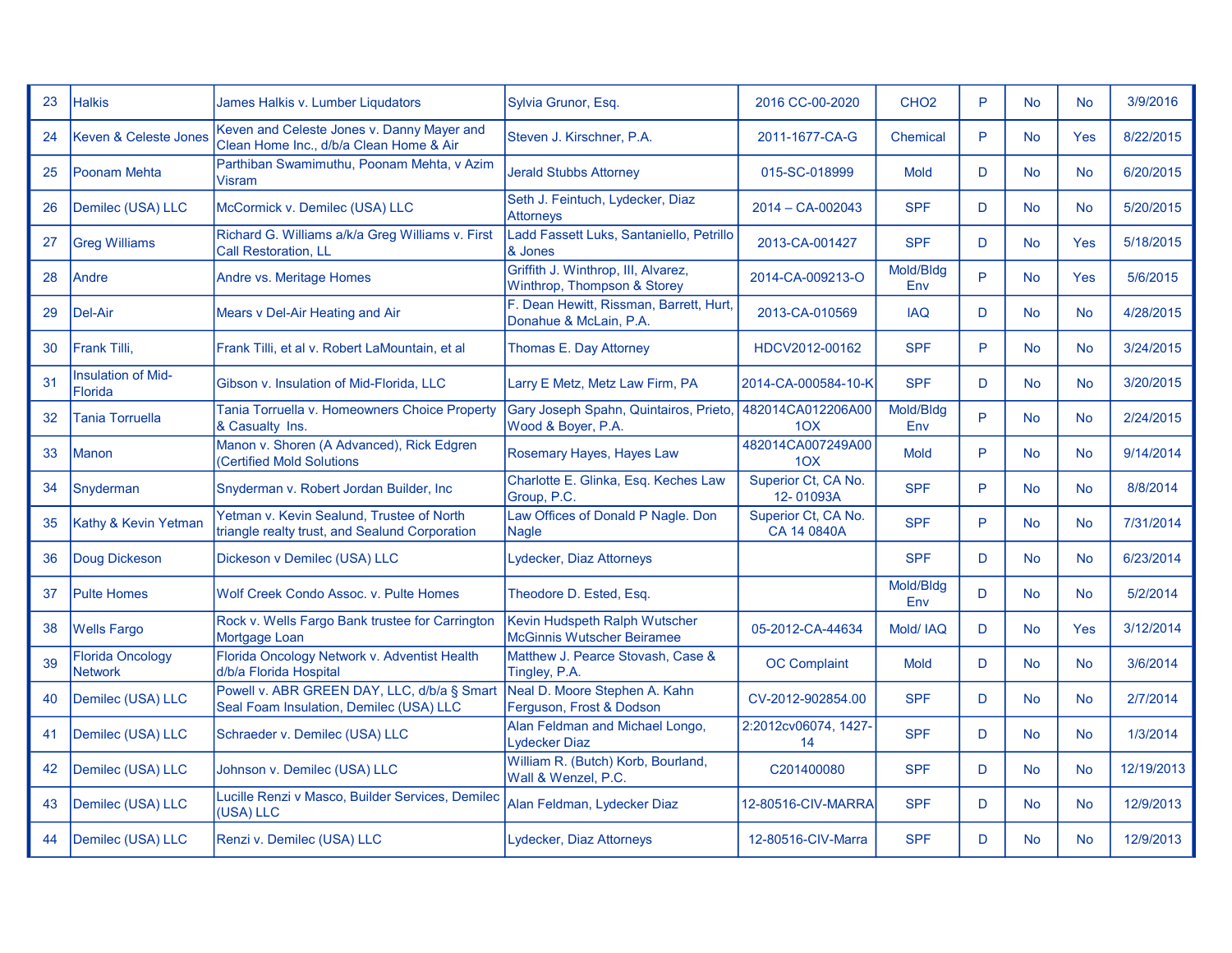| 45 | Cain                                                | State of FL v. Peter Ebinger                                                          | St Attorney J. Polk                                         | 592013MM009856A   | <b>Mold</b>      | P | Yes       | Yes       | 11/5/2013  |
|----|-----------------------------------------------------|---------------------------------------------------------------------------------------|-------------------------------------------------------------|-------------------|------------------|---|-----------|-----------|------------|
| 46 | <b>Briggs Equipment</b>                             | <b>Briggs Equipment</b>                                                               | Matt Ingalls, Hart and Hickman; Briggs<br>Equipment         |                   |                  | D | <b>No</b> | <b>No</b> | 9/24/2013  |
| 47 | <b>Susan Knapp</b>                                  | Southern Exposures II Owners Association, Inc v.<br><b>Susan Knapp</b>                | Daniel Uhlfelder, P.A.                                      | 2013-04-4952      | Mold/Bldg<br>Env | P | <b>No</b> | <b>No</b> | 9/14/2013  |
| 48 | O'Donnell                                           | O'Donnell vs. Meritage Homes                                                          | Chad Walters P.A.                                           | 2014 CA-002328    | <b>IAQ/SPF</b>   | P | <b>No</b> | <b>No</b> | 9/11/2013  |
| 49 | <b>Coolie Goodrich</b>                              | Robin Mark Lever dba True Builders v. Colie<br>Goodrich                               | R. James Platt                                              | 201 2-SC-OA2221   | <b>Mold</b>      | P | Yes       | Yes       | 7/15/2013  |
| 50 | Demilec (USA) LLC                                   | Albanese V Demilec (USA) LLC                                                          | Roland Potts, Lydecker, Diaz Attorneys                      | 3:12-cv-01053-AWT | <b>SPF</b>       | D | <b>No</b> | <b>No</b> | 6/28/2013  |
| 51 | Demilec (USA) LLC                                   | Steinhardt v. Demilec (USA) LLC                                                       | Alan Feldman and Michael Longo,<br>vdecker Diaz             | 9:13-cv-80354-DMM | <b>SPF</b>       | D | <b>No</b> | <b>No</b> | 6/10/2013  |
| 52 | <b>Thomas Mosco</b>                                 | DeMarsh v Masco                                                                       | <b>Astrid DePerry</b>                                       | 2012-13705 CIDL   | <b>Mold</b>      | D | <b>No</b> | <b>No</b> | 6/9/2013   |
| 53 | <b>Wells Fargo</b>                                  | Willis Rock v. Carrington Mortgage Services, LLC<br>and Wells Fargo Bank              | Kevin Hudspeth, McGinnis Wutscher<br><b>Beiramee LLp</b>    |                   | <b>Mold</b>      | D | <b>No</b> | <b>No</b> | 4/2/2013   |
| 54 | Demilec (USA) LLC                                   | Haas v. Builder Svcs Group, Hovnanian Ent, Inc.,<br>Masco Corp, and Demilec (USA) LLC | Aaron Finesilver, Lydecker, Diaz<br><b>Attorneys</b>        | 9:2012cv81160     | <b>SPF</b>       | D | No        | <b>No</b> | 3/19/2013  |
| 55 | Demilec (USA) LLC                                   | Hecker v. Demilec (USA) LLC                                                           | Lydecker, Diaz Attorneys                                    | 12-CV-682-WMC     | <b>SPF</b>       | D | <b>No</b> | <b>No</b> | 3/19/2013  |
| 56 | Keller                                              | Ashley Keller vs. Harbor at Lake Howell                                               | Keith L. Bell, Jr., CPH, Law                                |                   | <b>Mold</b>      | P | <b>No</b> | <b>No</b> | 3/12/2013  |
| 57 | Yang                                                | Yang v. Musgrave Building and Restoration                                             | Lowndes, Drosdick, Doster, Kantor &<br>Reed                 |                   | Mold/Bldg<br>Env | P | Yes       | Yes       | 1/4/2013   |
| 58 | <b>Berkely</b>                                      | Artisan Park v. Berkely Reasearch Group                                               |                                                             |                   | Mold/Bldg<br>Env | D | <b>No</b> | <b>No</b> | 11/29/2012 |
| 59 | <b>ABC Liquor</b>                                   | <b>ABC Liquor vs. Boynton Beach</b>                                                   | <b>Fishback and Dominick; Kevin Dilg</b>                    |                   | <b>Sewer Gas</b> | P | <b>No</b> | <b>No</b> | 11/28/2012 |
| 60 | <b>Martinez</b>                                     | <b>Martinez v Melrose Court II</b>                                                    | Boyette, Cummins & Nailos, PLLC<br>Aileen Mazanetz          | 10-CA-023859      | <b>Mold</b>      | P | No        | <b>No</b> | 10/30/2012 |
| 61 | Demilec (USA) LLC                                   | Niswonger vs. Demilec (USA) LLC, Bayside<br>Insulation                                | <b>Michael Kraft</b>                                        | 12-CA-008743      | <b>SPF</b>       | D | <b>No</b> | <b>No</b> | 8/7/2012   |
| 62 | Demilec (USA) LLC                                   | Desola v. Demilec (USA) LLC                                                           | Lydecker, Diaz Attorneys                                    |                   | <b>SPF</b>       | D | <b>No</b> | <b>No</b> | 8/7/2012   |
| 63 | Centex/Pulte                                        | <b>Wolf Creek v Pulte Homes</b>                                                       | Ted D. Estes, Esq. Divine & Estes,<br>P.A.                  |                   | <b>Mold</b>      | D | <b>No</b> | Yes       | 7/17/2012  |
| 64 | Demilec (USA) LLC                                   | Roth v. HD Contractors LLC, Demilec (USA) LLC Lydecker, Diaz Attorneys                |                                                             | 6:2012cv00716     | <b>SPF</b>       | D | <b>No</b> | <b>No</b> | 2/11/2012  |
| 65 | <b>Craig Carson</b>                                 | <b>Carson v. Strasser Construction Co</b>                                             | Daniel J. Webster, PA                                       | 2009 34173 CICI   | Mold /<br>Sewage | P | Yes       | Yes       | 12/5/2011  |
| 66 | <b>Children's Advocacy</b><br>Center for Osceola Co | Children's Advocacy Center v. Wiley Jones,<br>Bermuda Builders Inc. Bumpus Architects | Joe Lane, Lowndes, Drosdick, Doster,<br>Kantor & Reed, P.A. | 13CA816C1         | Mold/Bldg<br>Env | P | <b>No</b> | Yes       | 8/27/2011  |